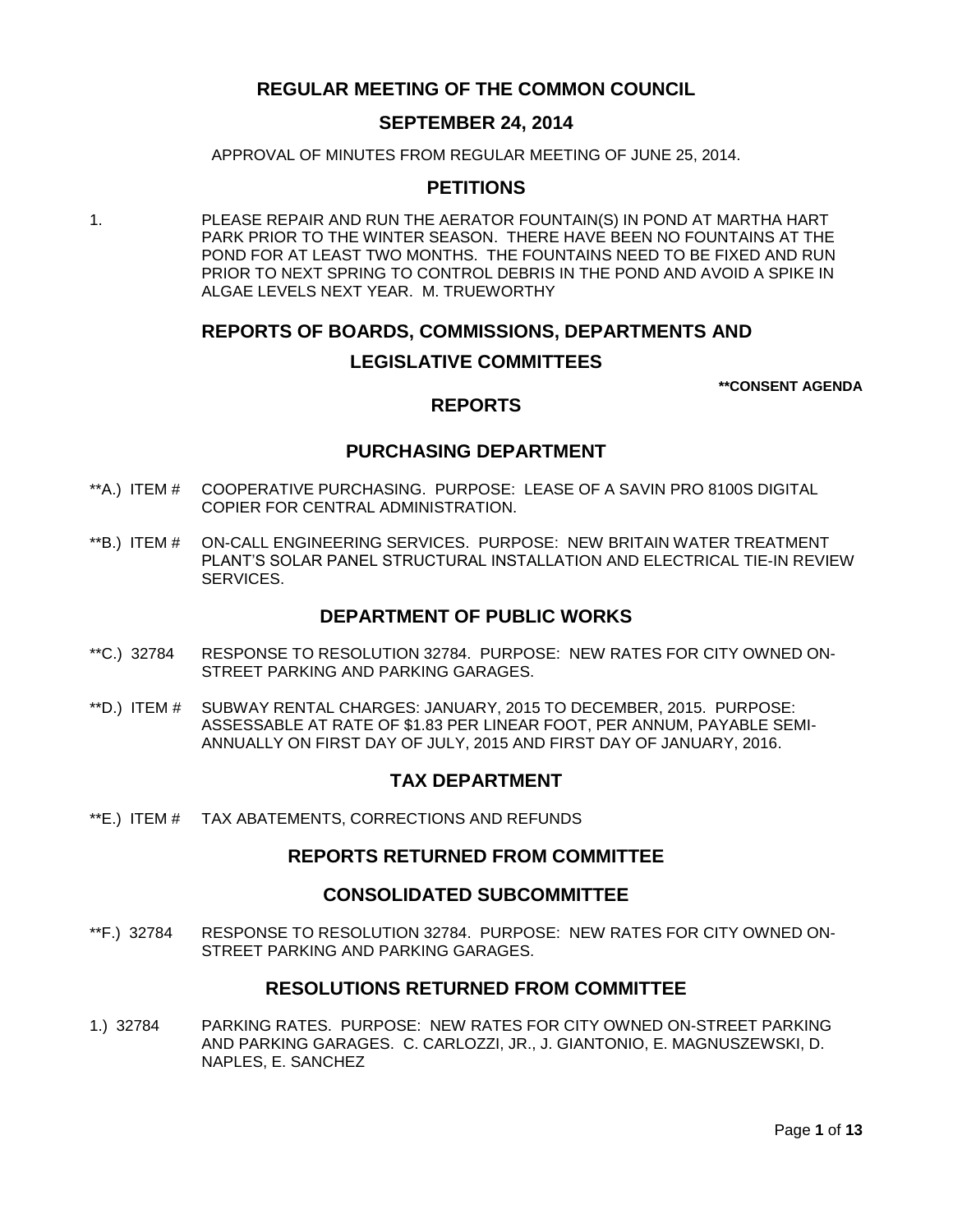# **NEW RESOLUTIONS**

- 2.) ITEM # [BULK METAL PICK-UP. PURPOSE: ONE TIME FREE CURBSIDE BULK METAL PICK-UP](#page-6-0)  [FOR RESIDENTS AND PROPERTY OWNERS OF THE CITY OF NEW BRITAIN.](#page-6-0)  [M. TRUEWORTHY](#page-6-0)
- 3.) ITEM # [FY 2014-2015 GENERAL FUND BUDGET AMENDMENT. PURPOSE: OKTOBERFEST](#page-7-0) [PARKING BUDGET AMENDMENT. M. TRUEWORTHY](#page-7-0)
- 4.) ITEM # [EVERY KID COUNTS AFTER SCHOOL PROGRAM. PURPOSE: STATE DEPARTMENT OF](#page-7-1)  EDUCATION GRANT [AND SUMMER PILOT PROGRAM APPROPRIATIONS](#page-7-1) FOR [ELEMENTARY AFTER SCHOOL PROGRAM.](#page-7-1) S. BLACK, D. DEFRONZO, J. GIANTONIO, [E. MAGNUSZEWSKI, D. SALERNO](#page-7-1)
- 5.) ITEM # [GRANT FUNDING FROM THE STATE OF CONNECTICUT TO THE NEW BRITAIN HEALTH](#page-8-0)  [DEPARTMENT. PURPOSE: ASSESS THE PREVALENCE AND DEMOGRAPHICS OF](#page-8-0)  [OBESITY IN SCHOOL AGE CHILDREN AT PRESECHOOL, KINDERGARTEN, 6](#page-8-0)<sup>TH</sup> GRADE AND 9TH [GRADE. A. PLATOSZ](#page-8-0)
- 6.) ITEM # [AMERICAN SAVINGS FOUNDATION GRANT –](#page-9-0) YEAR 9. PURPOSE: RECEIVE GRANT [MONIES TO ORGANIZE AND RUN AFTER SCHOOL PROGRAMS.](#page-9-0)  [S. BLACK, D. DEFRONZO, J. GIANTONIO, E. MAGNUSZEWSKI, D. SALERNO](#page-9-0)
- 7.) ITEM # [BUDGET AMENDMENT. PURPOSE: COSTCO TO PAY THE CITY OF NEW BRITAIN FOR](#page-10-0)  [COST TO REPLACE SOD FOR NEW GOLF HOLES AND LOSS OF REVENUE AT STANLEY](#page-10-0)  [GOLF COURSE. S. BLACK, D. DEFRONZO, J. GIANTONIO,](#page-10-0)  [E. MAGNUSZEWSKI, D. SALERNO](#page-10-0)
- 8.) ITEM # [FISCAL YEAR 2013-2014 BUDGET TRANSFER –](#page-11-0) GENERAL FUND. W. PABON
- 9.) ITEM # [CONCESSION AGREEMENT. PURPOSE: CITY OF NEW BRITAIN TO ENTER INTO AN](#page-11-1)  [AGREEMENT WITH GO APE LLC FOR THE OPERATION OF A HIGH ROPES AERIAL](#page-11-1)  [ADVENTURE COURSE AT AW STANLEY PARK.](#page-11-1)

### **UNFINISHED BUSINESS**

- 32554 RESOLUTION RE: APPROVAL OF AGREEMENT BETWEEN THE CITY OF NEW BRITAIN AND LOCAL 1186. TABLED 11/13/2013
- 32697 REPORT OF PURCHASING DEPT. RE: ON CALL ENGINEERING SERVICES LANDFILL AND RECYCLING CENTER COMPLIANCE MONITORING – PUBLIC WORKS DEPT. TABLED 04/23/2014
- 32767 RESOLUTION RE: FISCAL YEAR 2015 COMMUNITY SERVICES BUDGET AMENDMENTS. TABLED 06/11/2014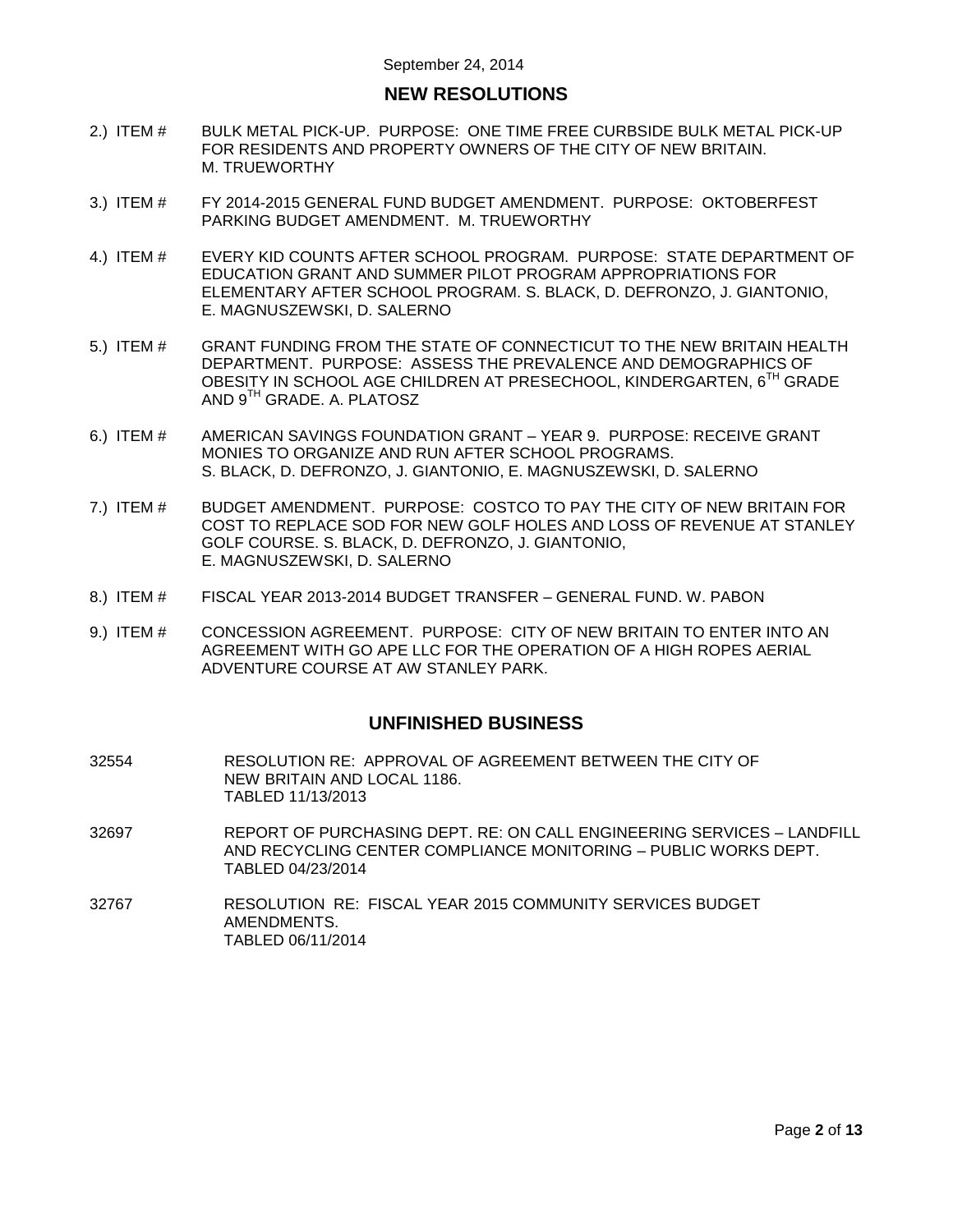# **REGULAR MEETING OF THE COMMON COUNCIL**

# **SEPTEMBER 24, 2014**

APPROVAL OF MINUTES FROM REGULAR MEETING OF JUNE 25, 2014.

# **PETITIONS**

1. PLEASE REPAIR AND RUN THE AERATOR FOUNTAIN(S) IN POND AT MARTHA HART PARK PRIOR TO THE WINTER SEASON. THERE HAVE BEEN NO FOUNTAINS AT THE POND FOR AT LEAST TWO MONTHS. THE FOUNTAINS NEED TO BE FIXED AND RUN PRIOR TO NEXT SPRING TO CONTROL DEBRIS IN THE POND AND AVOID A SPIKE IN ALGAE LEVELS NEXT YEAR. M. TRUEWORTHY

# **REPORTS OF BOARDS, COMMISSIONS, DEPARTMENTS AND**

# **LEGISLATIVE COMMITTEES**

**\*\*CONSENT AGENDA**

### **REPORTS**

### **PURCHASING DEPARTMENT**

<span id="page-2-0"></span>\*\*A.) ITEM # COOPERATIVE PURCHASING. PURPOSE: LEASE OF A SAVIN PRO 8100S DIGITAL COPIER FOR CENTRAL ADMINISTRATION.

REPORT OF: Finance Dept., Purchasing Division

To Her Honor, the Mayor, and the Common Council of the City of New Britain: the undersigned beg leave to report the following:

ITEM #:

RE: Cooperative Purchasing, Copier Lease for Central Administration DATE: September 24, 2014

In accordance with City Code of Ordinances, Chapter 2, Article VIII, Division 1, Section 2-538 (a), a purchase order was requested by Central Administration for the following under the State of Connecticut's Cooperative Purchasing Plan, Contract Award #012PSX0026:

| <b>Supplier</b>    | Description                        | <b>Pricing</b>                      |
|--------------------|------------------------------------|-------------------------------------|
| A&A Office Systems | Lease of a Savin Pro 8100S Digital | \$808.00/Month and \$0.004 per copy |
| Middletown, CT.    | Copier                             | over 1,188,000 copies annually      |

Central Administration is requesting a five (5) year lease of a multifunctional copier that can copy, print, scan, collate, staple and three (3) hole punch. The pricing includes all maintenance, repairs, service, toner and supplies excluding paper for 1,188,000 copies per year for City Hall's Mail Room. Central Administration's existing Mail Room copier is over eight (8) years old. The lease was extended in 2011 for three (3) additional years. The extended lease will expire in October 2014. The copier is not working properly to make copies at times. Parts to make the needed repairs to the copier are becoming hard to obtain and some are no longer available. Funding is available for the new Copier Lease in Central Administration's account number 001110001-5440, Rentals/Supplies Equipment.

RESOLVED: That the Purchasing Agent is hereby authorized to issue a Purchase Order and to enter into a five (5) year lease agreement with A&A Office Systems of Middletown, CT for the lease of a new copier located in City Hall's Mailroom for Central Administration at \$808.00 per month utilizing the State of Connecticut's Cooperative Purchasing Plan, Contract Award #012PSX0026.

> Jack Pieper Purchasing Agent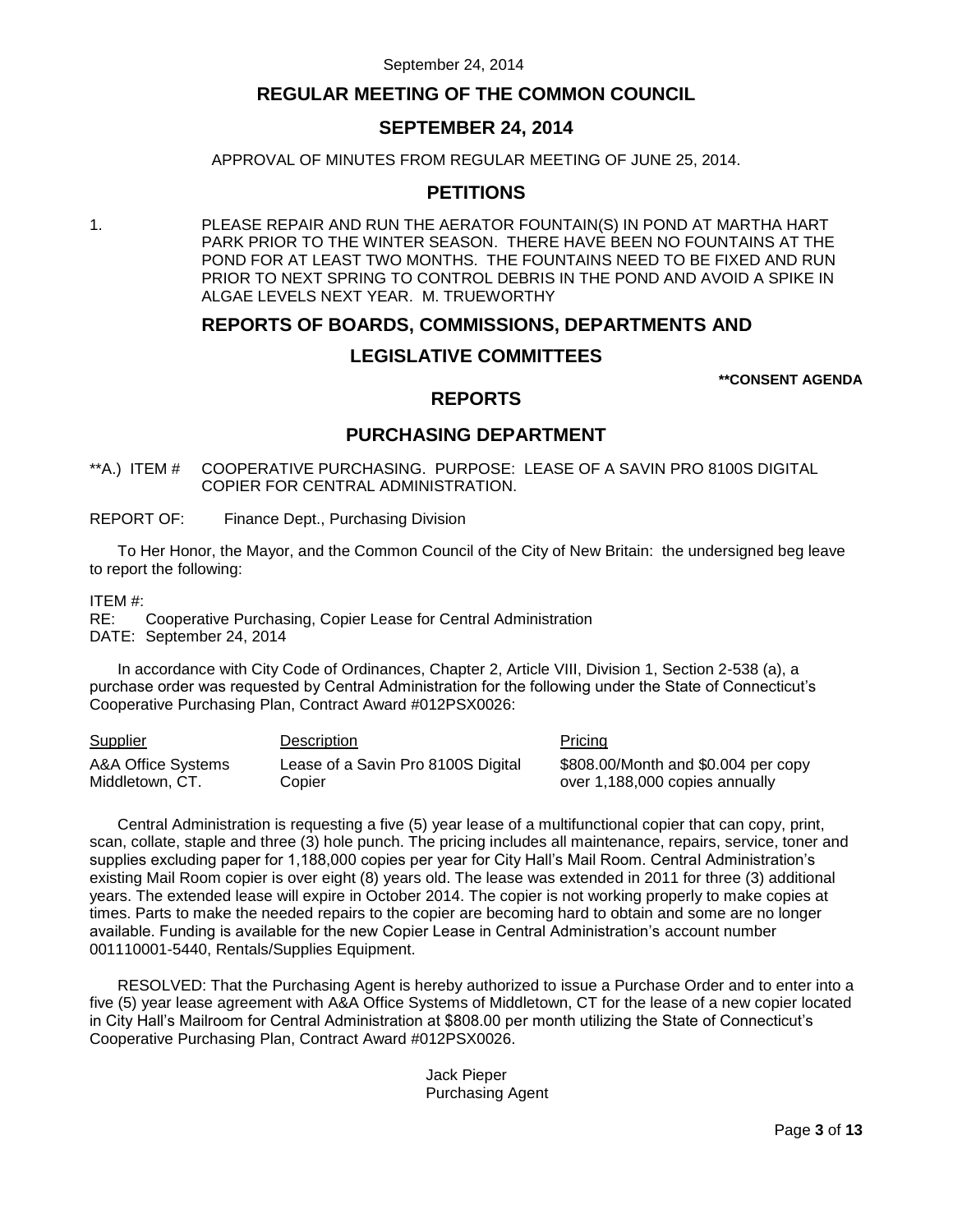<span id="page-3-0"></span>\*\*B.) ITEM # ON-CALL ENGINEERING SERVICES. PURPOSE: NEW BRITAIN WATER TREATMENT PLANT'S SOLAR PANEL STRUCTURAL INSTALLATION AND ELECTRICAL TIE-IN REVIEW SERVICES.

REPORT OF: Finance Dept., Purchasing Div.

To Her Honor, the Mayor, and the Common Council of the City of New Britain: the undersigned beg leave to report the following:

ITEM #:

RE: On-Call Engineering Services

DATE: September 24, 2014

The following on-call engineering project has been requisitioned following the award by the Common Council for on-call engineering contracts, Bid #3620, approved at its Regular Meeting of October 26, 2011

Project Name: New Britain Water Treatment Plant's Solar Panel Structural Installation and Electrical Tie-In Review Services

| Vendor:       | <b>CDM Smith</b>                                                  |
|---------------|-------------------------------------------------------------------|
| Amount:       | \$19,800.00                                                       |
| Line Items:   | 9303501100-5331 Water Capital Improvements, Professional Services |
| Requested By: | <b>Public Works Department, Utilities Division</b>                |

Scope: CDM Smith will review the proposed layout created by Solar City for the installation of the new solar panels onto the Water Treatment Plant's roof. They will then check the framing of the roof to see if it will be able to hold the additional weight of the Solar Panels and be in accordance with the latest Connecticut State Building Codes, Chapter 34. CDM Smith will also conduct an electrical design review proposed by Solar City for the interconnection of the Solar Panels to the Water Treatment Plant's existing transformer and switchgear to make sure it will also be in compliance to the National Electrical Code. Once CDM Smith's reviews of the proposed new solar system have been completed they will create a report summarizing their results. In order to avoid any high consequence electrical or roof failures, they will then make recommendations for any solar panel installation or electrical design modifications to meet compliance with applicable codes or with existing roofing or electrical systems at the Water Treatment Plant. CDM Smith will then meet with the Utilities Division and Solar City to discuss the results of their reviews and any recommendations that they have regarding the installation of the new Solar System.

RESOLVED: That the Purchasing Agent be and is hereby authorized to issue a Purchase Order for \$19,800.00 to CDM Smith for the New Britain Water Treatment Plant Solar Panel Structural Installation and Electrical Tie-In Review Services.

> Jack Pieper Purchasing Agent

# **DEPARTMENT OF PUBLIC WORKS**

<span id="page-3-1"></span>\*\*C.) 32784 RESPONSE TO RESOLUTION 32784. PURPOSE: NEW RATES FOR CITY OWNED ON-STREET PARKING AND PARKING GARAGES.

REPORT OF: Department of Public Works

To Her Honor, the Mayor, and the Common Council of the City of New Britain: the undersigned beg leave to report the following:

#### ITEM #:

RE: Parking Rates/Violations Increase

On September 11, 2014 the Parking Commission approved an increase in parking rates for city managed parking facilities as follows: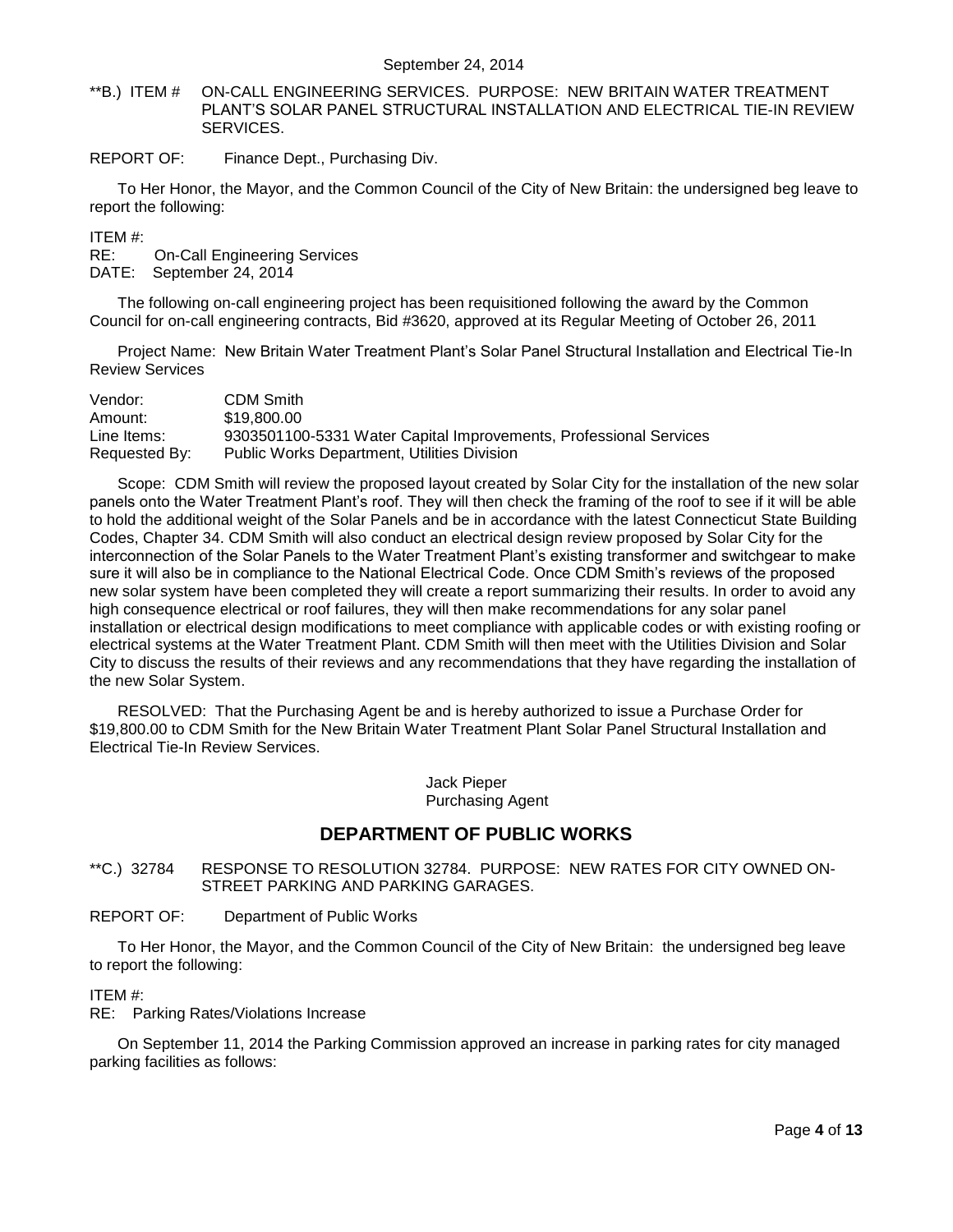| Parking Rates:                                                             |                                                             |
|----------------------------------------------------------------------------|-------------------------------------------------------------|
| Blogoslawski Garage                                                        |                                                             |
| Increase hourly rate by \$.50 to \$3.00/hour<br>Maximum of 5 hours \$15.00 | Current rate \$2.50/hour<br>Current maximum 5 hours \$12.50 |
| <b>Szczesny Garage</b>                                                     |                                                             |
| Increase hourly rate by \$.50 to \$2.00/hour                               | Current rate \$1.50/hour                                    |
| Maximum of 8 hours \$16.00                                                 | Current maximum 8 hours \$12.00                             |
|                                                                            |                                                             |
| <b>Parking Meters &amp; Kiosks</b>                                         |                                                             |
| Regular on street meters and kiosks increase to \$1.50/hour                |                                                             |
| Pearl St./Badolato Dr./Bosco Dr. increase to \$2.00/hour                   |                                                             |
| <b>Parking Garage Monthly Rates</b>                                        |                                                             |
| All regular monthly parking rates to increase by \$5.00/month              |                                                             |
| Violations:                                                                |                                                             |
| Section $15-73(a)$ and $15-73(a)(1)$                                       |                                                             |
| Increase to \$30.00                                                        | Current rate \$10.00                                        |
| Section 15-73(b)                                                           |                                                             |
| Increase to \$60.00<br>Section 15-73e                                      | Current rate \$20.00                                        |
| Increase to \$99.00                                                        | Current rate \$60.00                                        |
| Section 15-73(d)                                                           |                                                             |
| Increase to \$90.00                                                        | Current rate \$30.00                                        |
| Sections 15-117, 15-118, 15-22, 15-22(b), 15-22(c)                         |                                                             |
| Adjusted to \$99.00                                                        | Current rate \$100.00                                       |
|                                                                            |                                                             |

Mark E. Moriarty, Director Public Works

<span id="page-4-0"></span>\*\*D.) ITEM # SUBWAY RENTAL CHARGES: JANUARY, 2015 TO DECEMBER, 2015. PURPOSE: ASSESSABLE AT RATE OF \$1.83 PER LINEAR FOOT, PER ANNUM, PAYABLE SEMI-ANNUALLY ON FIRST DAY OF JULY, 2015 AND FIRST DAY OF JANUARY, 2016.

#### REPORT OF: Department of Public Works

To Her Honor, the Mayor, and the Common Council of the City of New Britain: the undersigned beg leave to report the following:

### ITEM #:

RE: Subway Rental Charges: January, 2015 to December, 2015

On September 15, 2014 the Board of Public Works held a required Public Hearing on the 2015 Subway Rental Charges.

Operating Expenses for the maintenance and extension of the Subway Conduit System requires an income of \$52,618 during 2015 to be obtained from the rental of 28,693 linear feet of occupied underground conduit.

Resolved by the Common Council of the City of New Britain, Connecticut that Subway Rental Charges for the year January 1, 2015 to December 31, 2015 be assessable at the rate of \$1.83 per linear foot, per annum, payable semi-annually on the first day of July, 2015 and the first day of January, 2016.

Mark E. Moriarty Director, Public Works

# **TAX DEPARTMENT**

<span id="page-4-1"></span>\*\*E.) ITEM # TAX ABATEMENTS, CORRECTIONS AND REFUNDS

REPORT OF: Tax Collector

To Her Honor, the Mayor, and the Common Council of the City of New Britain: the undersigned beg leave to report the following:

ITEM #:

RE: Tax Abatements, Corrections and Refunds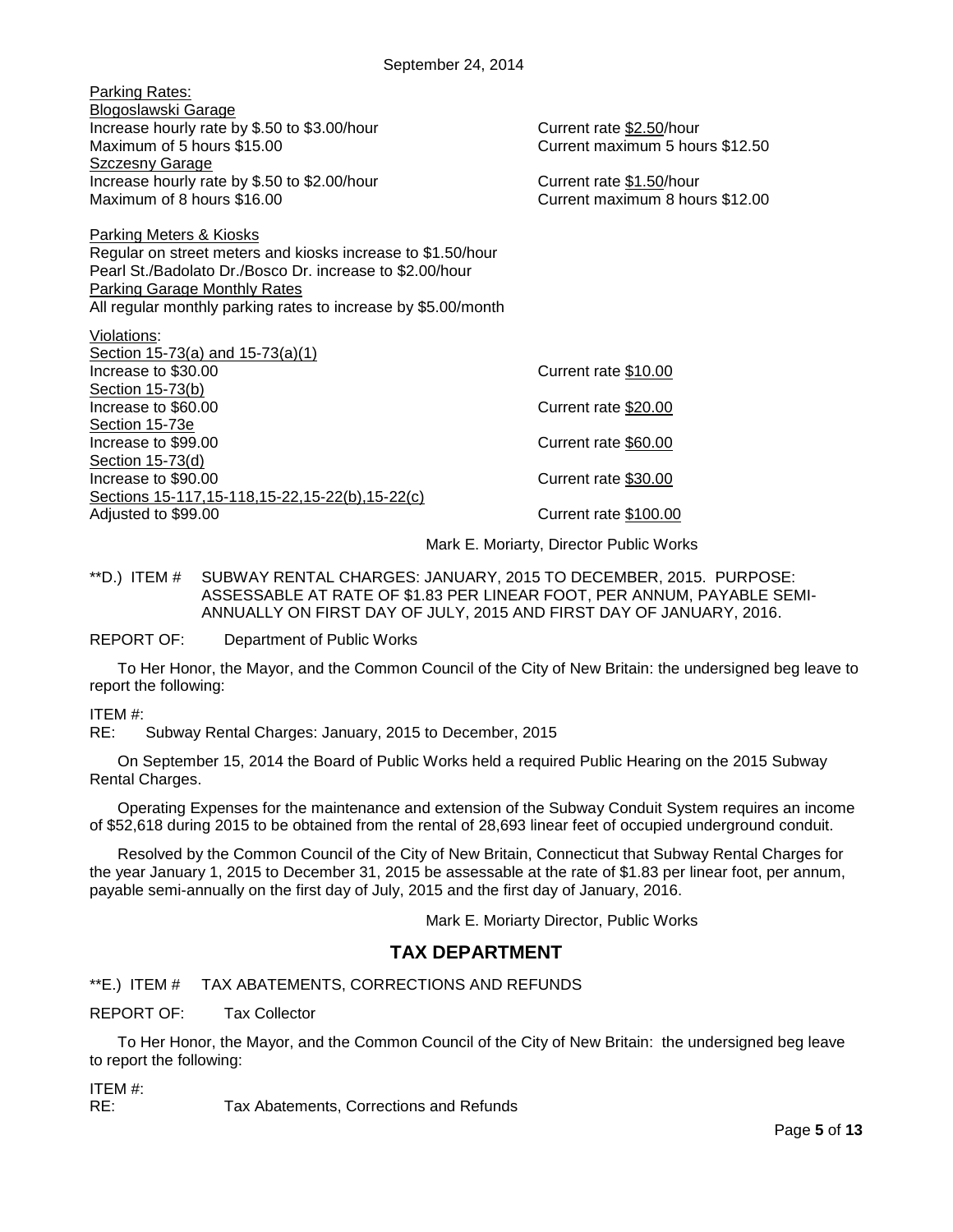The Collector of Taxes has referred a list of tax abatements, corrections and refunds. Acceptance and adoption is respectfully recommended.

> Cheryl S. Blogoslawski Tax Collector

# **REPORTS RETURNED FROM COMMITTEE**

# **CONSOLIDATED SUBCOMMITTEE**

<span id="page-5-0"></span>\*\*F.) 32784 RESPONSE TO RESOLUTION 32784. PURPOSE: NEW RATES FOR CITY OWNED ON-STREET PARKING AND PARKING GARAGES.

REPORT OF: CONSOLIDATED SUBCOMMITTEE

To Her Honor, the Mayor, and the Common Council of the City of New Britain: the undersigned beg leave to report the following:

ITEM #: 32784 RE:

The Consolidated Subcommittee of the Common Council at a regular meeting held on Thursday evening, July 17, 2014, at 7:00 PM in the Council Chambers, to which was referred the matter of resolution #32784 – new rates for City owned on-street parking and parking garages, voted to accept and recommend that the following resolution be referred back to the Common Council with a neutral recommendation.

Alderman Emmanuel Sanchez, Chair

# **RESOLUTIONS RETURNED FROM COMMITTEE**

<span id="page-5-1"></span>1.) 32784 PARKING RATES. PURPOSE: NEW RATES FOR CITY OWNED ON-STREET PARKING AND PARKING GARAGES. C. CARLOZZI, JR., J. GIANTONIO, E. MAGNUSZEWSKI, D. NAPLES, E. SANCHEZ

Item # 32784 RE: Parking Rates

To Her Honor, the Mayor, and the Common Council of the City of New Britain: the undersigned beg leave to recommend the adoption of the following:

WHEREAS, Public Works Fleet and Facilities Division is charged with the management of the City owned parking system including on-street parking and parking garages;

WHEREAS, Parking rates for on-street parking and parking garages have not been increased since 2010, but the costs associated with providing newer and more modern parking systems, like parking meter kiosks which take credit cards, have resulted in higher annual costs for the City;

WHEREAS, Revenue projections for parking revenue included in the FY-15 Budget which was passed by the New Britain City Council were based on increasing rates for both on-street parking and parking in the City parking garages;

WHEREAS, to best meet parking revenue projections for FY-15, Public Works Fleet and Facilities Division needs to have new rates in place by August 1, 2014;

WHEREAS, the new rates proposed for City owned on-street parking and parking garages is as follows:

Blogoslawski Garage Increase hourly rate by \$.50 Current rate \$1.50 hour

Szczesny Garage Increase hourly rate by \$.50 <br>Maximum of 8 hours \$16.00 Maximum 8 hour

Maximum of 5 hours \$15.00 Current maximum 5 hours \$12.50

Current maximum 8 hours \$12.00

Page **6** of **13**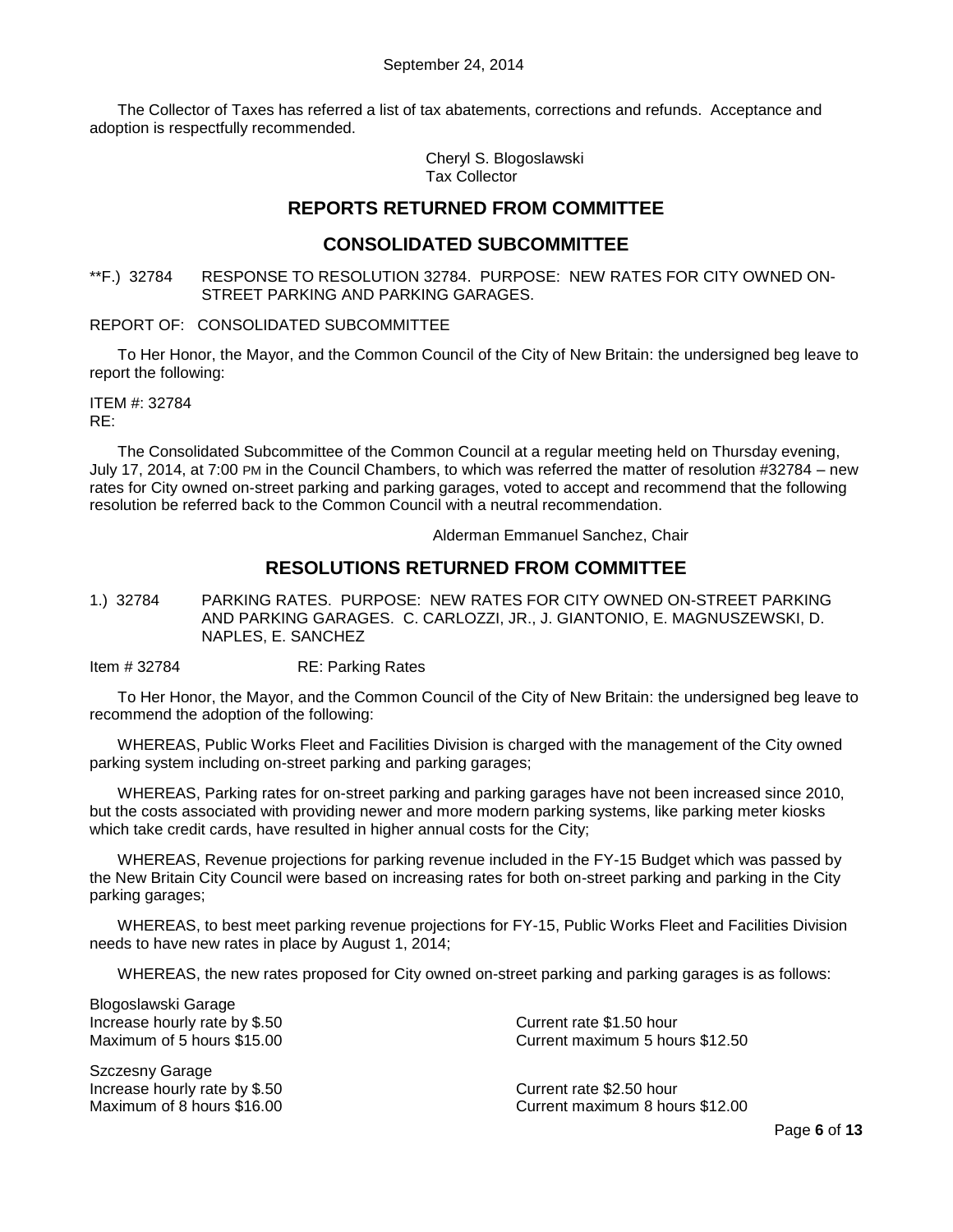Parking Meters & Kiosks Regular on street meters and kiosks increase to \$1.50 hour

Pearl St/Badolato Dr/Bosco Dr. increase to \$2.00 hour

Parking Garage Monthly Rates

All regular monthly parking rates to increase by \$5.00/month

WHEREAS, the rates and fees described within this resolution will not impact organizations and entities currently under contract with the City for parking usage within City owned facilities;

WHEREAS, Increases to parking rates and fees have historically been handled and approved by the City's Parking Commission, but in the absence of a Parking Commission this item is being handled by the New Britain City Council;

THEREFORE Be It Resolved that the Common Council authorizes the City's Public Works Fleet and Facilities Division to adopt the parking rates described in this resolution, and to start billing at these rates beginning on August 1, 2014.

> Ald. Carlo Carlozzi, Jr. Ald. Jamie Giantonio Ald. Eva Magnuszewski Ald. Don Naples Ald. Emmanuel Sanchez

# **NEW RESOLUTIONS**

<span id="page-6-0"></span>2.) ITEM # BULK METAL PICK-UP. PURPOSE: ONE TIME FREE CURBSIDE BULK METAL PICK-UP FOR RESIDENTS AND PROPERTY OWNERS OF THE CITY OF NEW BRITAIN. M. TRUEWORTHY

Item # RE: 2014 One-time free Curbside Bulk Metal Pick-Up for Residents and Property Owners

To Her Honor, the Mayor, and the Common Council of the City of New Britain: The undersigned beg leave to recommend the adoption of the following:

WHEREAS; For many years The City of New Britain had a bulk metal pickup for residents of the City twice a year; AND

WHEREAS; Abuse of the program by those who did not live in town led to the City getting rid of the service and changing the system; AND

WHEREAS; In recent years, The City has invested millions of dollars in its own transfer station; AND

WHEREAS; Scrap metal prices are at a high level and revenue from providing this service would benefit the City; AND

WHEREAS; This method of metal pick up is more taxpayer friendly; THEREFORE BE IT

RESOLVED; The City of New Britain shall provide a one-time Bulk Metal Pick-up for City Residents that shall be conducted by in-house employees in conjunction with the 2014 leaf pick up; AND BE IT FURTHER

RESOLVED; Only non-burnable, non-hazardous metal items will be picked up and will be done so free of charge and there shall be no limit on the number of items or amount of metal that may be placed curbside; AND BE IT FURTHER

RESOLVED; The Common Council shall establish a Special Revenue Account and all proceeds from the scrap metal shall be placed into said account; AND BE IT FINALLY

RESOLVED; Violation of the above by an individual or business entity that does not have residence or ownership in the City of New Britain, at the location of the object placed curbside, shall result in a fine of \$249 for each non-conforming item.

Alderman Michael Trueworthy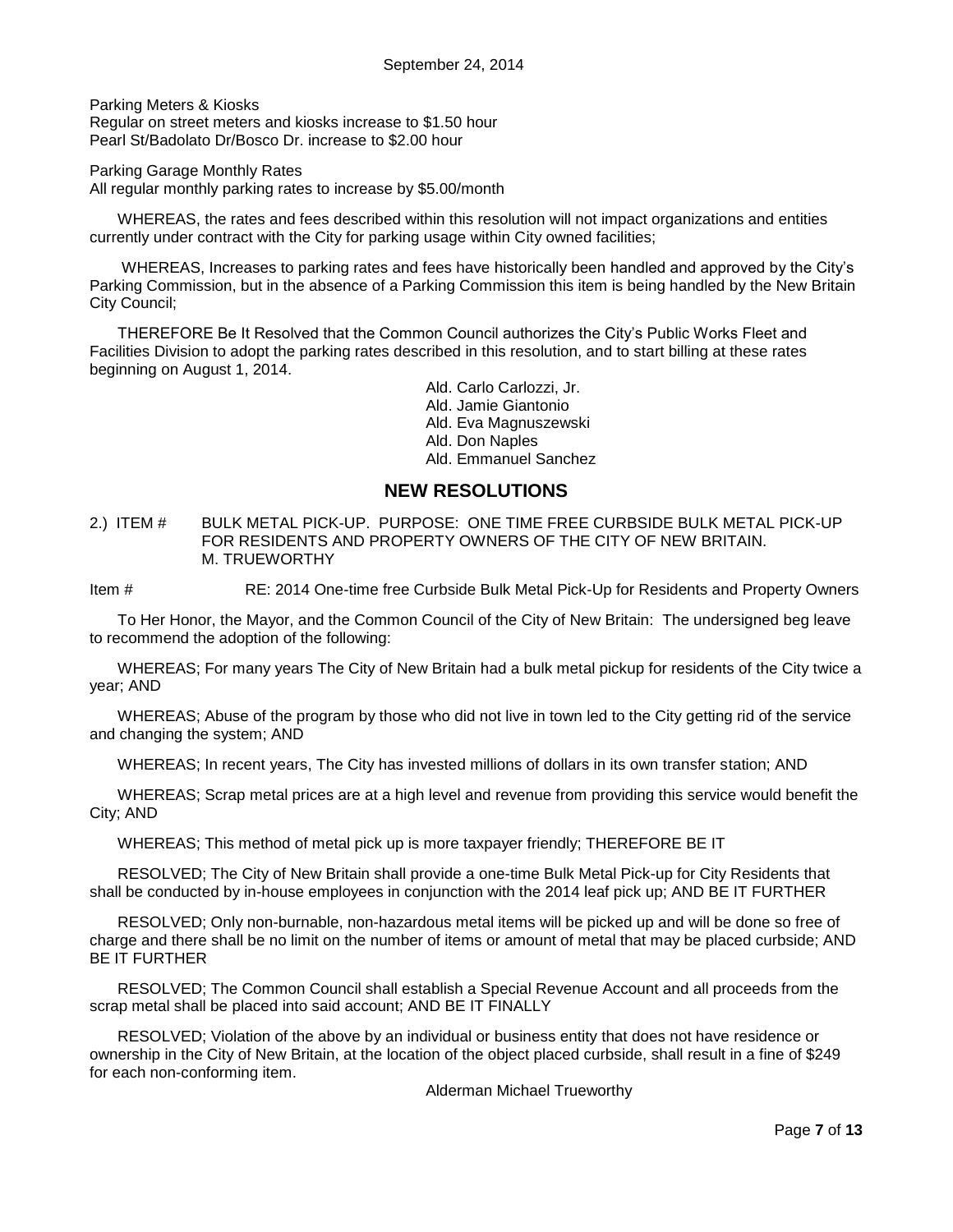#### <span id="page-7-0"></span>3.) ITEM # FY 2014-2015 GENERAL FUND BUDGET AMENDMENT. PURPOSE: OKTOBERFEST PARKING BUDGET AMENDMENT. M. TRUEWORTHY

#### Item # RE: Oktoberfest Parking Budget Amendment Resolution

To Her Honor, the Mayor, and the Common Council of the City of New Britain: the undersigned beg leave to recommend the adoption of the following:

Whereas, the City of New Britain hosted its second annual Oktoberfest celebration in downtown New Britain and collected money for parking in both the Szczesny and Badolato garages for this event. The City charged \$5 per vehicle for all day parking and the festival was held from Friday, September 12, 2014, until Sunday, September 14, 2014, and

Whereas, the City of New Britain collected \$13,675 in parking fees from the Oktoberfest weekend and incurred overtime costs for the cashiers of approximately \$1,594 who worked at the parking garages all weekend long. This operation netted the City approximately \$12,081 for the total event. Both the revenues and expenditures were unbudgeted in the FY 2014-2015 General Fund budget, and

Therefore, be it resolved, that a budget amendment occur within the FY 2014-2015 General Fund budget for the purpose as follows to cover the costs associated with collecting parking fees for the 2014 Oktoberfest parking:

|                               |                | Original      |          | Amended       |
|-------------------------------|----------------|---------------|----------|---------------|
| Increase Revenue:             | Account #      | <b>Budget</b> | Increase | <b>Budget</b> |
| Parking Admin - Special       | 001316005-4419 | \$            | \$1,594  | \$1,594       |
| Events                        |                | 0             |          |               |
| Increase Expenditure:         |                |               |          |               |
| <b>Liberty Square Parking</b> | 001316008-5122 | \$2,500       | \$910    | \$3,410       |
| Garage Overtime               |                |               |          |               |
| <b>Bank St Parking Garage</b> | 001316009-5122 | \$2,000       | \$684    | \$2,684       |
| Overtime                      |                |               |          |               |
|                               |                | \$4,500       | \$1,594  | \$6,094       |

#### Majority Leader Tonilynn Collins

<span id="page-7-1"></span>4.) ITEM # EVERY KID COUNTS AFTER SCHOOL PROGRAM. PURPOSE: STATE DEPARTMENT OF EDUCATION GRANT AND SUMMER PILOT PROGRAM APPROPRIATIONS FOR ELEMENTARY AFTER SCHOOL PROGRAM. S. BLACK, D. DEFRONZO, J. GIANTONIO, E. MAGNUSZEWSKI, D. SALERNO

#### Item # RE: Every Kid Counts After School Program

To Her Honor, the Mayor, and the Common Council of the City of New Britain: the undersigned beg leave to recommend the adoption of the following:

Program Objective: The Parks and Recreation Department provides comprehensive after school programming at three elementary schools: Gaffney Elementary School, Jefferson Elementary School and Smalley Academy. Students in grades three through five are targeted to attend the after school program from 3:45 to 5:45 p.m. The three major components of the after school program are academic enrichment, wellness and family involvement.

Initial Year of Grant Funding: July 1, 2013.

Local Program Operation Department: Recreation and Community Services Department.

Resolution Purpose: The Recreation Division is requesting approval of a State Department of Education, After School Grant and Summer Pilot Program in the total amount of \$218,252. This is year two of a two-year After School Grant, and the Recreation Division is respectfully requesting that the Finance Department set up expenditures and revenue accounts per resolution below.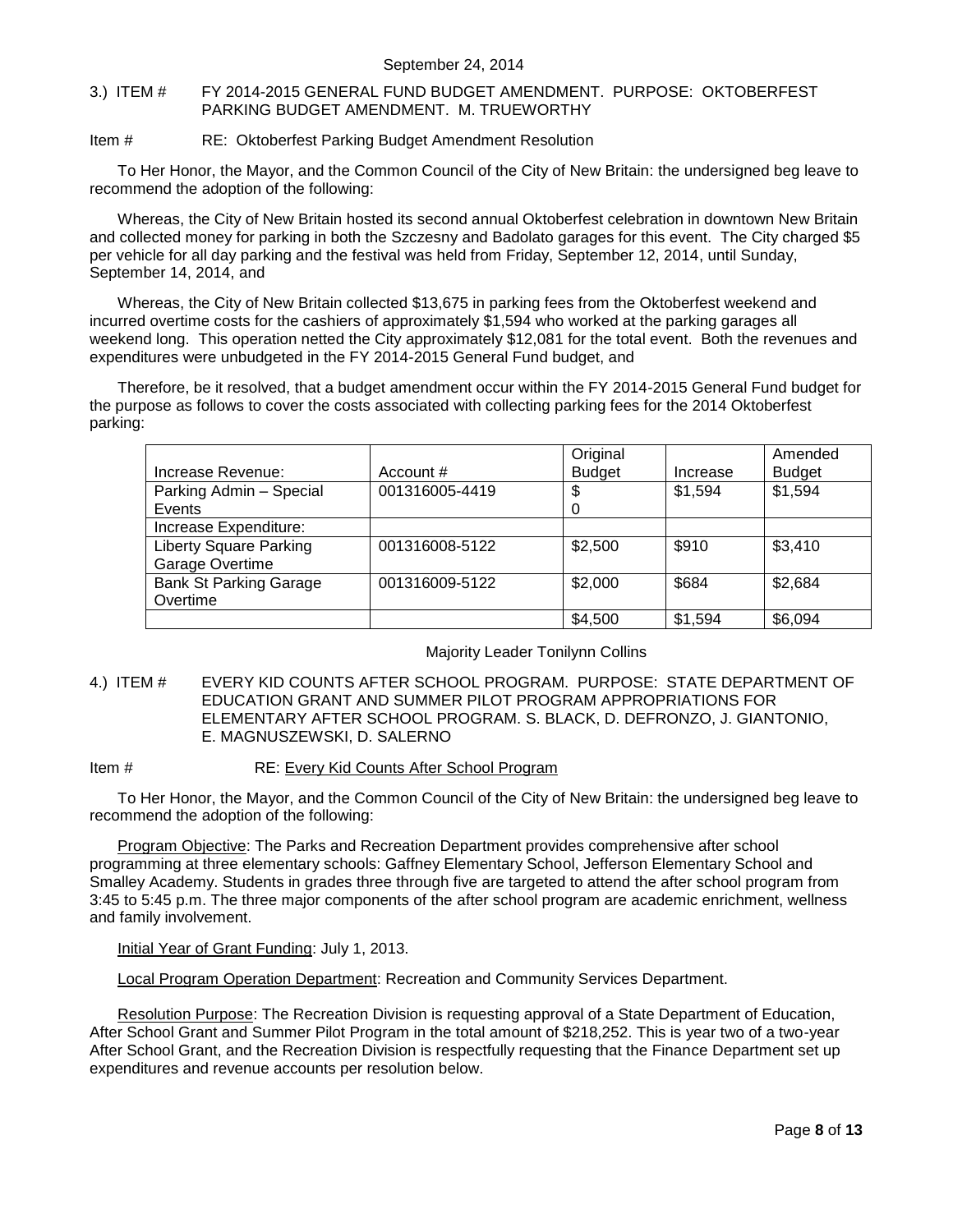#### September 24, 2014

WHEREAS, the City, through its Recreation Division, will be receiving a State Department of Education, After School Grant for elementary after school programs for a two year grant period, this being the second year. The total funding over two years is \$406,504. Funding has been granted for this program that will provide services such as recreational activities, homework help and mentoring to City youth in an after-school environment, and

WHEREAS, the State Department of Education, After School Grant monies will pay for personnel and administrative costs associated with the proposed programming strategy for the period of July 1, 2014, through June 30, 2015, and

WHEREAS, the City received additional monies in the amount of \$30,000 to augment summer programming and collect attendance data; therefore, be it

RESOLVED, that the total amount of \$218,252 be appropriated in the City's special revenue fund account structure in accordance with the requirements of the grantor agency. The account number has been established by the Finance Director, then it be further

RESOLVED, that the Finance Department is authorized to enter into agreement with required consultants specified by the State of Connecticut, Department of Education for evaluation, computerization and training purposes, fully funded by the grant money, then it be further

RESOLVED, that the Common Council authorizes Mayor Erin E. Stewart to sign appropriate documents required for this grant.

|                |                                | Original      |
|----------------|--------------------------------|---------------|
| 237420134-4222 | Revenue – State of CT          | 218,252       |
|                | TOTAL:                         | \$<br>218,252 |
| State of CT    |                                |               |
| 237420134-5121 | <b>Salaries</b>                | \$<br>34,000  |
| 237420134-5124 | <b>Part-time Salaries</b>      | \$<br>118,000 |
| 237420134-5227 | Workman's Comp                 | \$<br>1,820   |
| 237420134-5228 | Health/Life insurance          | \$<br>75      |
| 237420134-5231 | Medicare                       | \$<br>2,186   |
| 237420134-5352 | Data Processing                | \$<br>500     |
| 237420134-5412 | Telecommunications             | \$<br>1,000   |
| 237420134-5436 | <b>Equipment Maintenance</b>   | \$<br>250     |
| 237420134-5440 | Rental and Leasing of Property | \$<br>37,200  |
| 237420134-5540 | Advertising and Printing       | \$<br>700     |
| 237420134-5611 | <b>Office Supplies</b>         | \$<br>1,400   |
| 237420134-5659 | <b>Supplies</b>                | \$<br>18,521  |
| 237420134-5810 | Fees, Memberships, Conferences | 2,600         |
|                | <b>Total Expenditures:</b>     | \$<br>218,252 |

Alderwoman S. Black Alderman D. DeFronzo Alderman J. Giantonio Alderwoman E. Magnuszewski Alderman D. Salerno

<span id="page-8-0"></span>5.) ITEM # GRANT FUNDING FROM THE STATE OF CONNECTICUT TO THE NEW BRITAIN HEALTH DEPARTMENT. PURPOSE: ASSESS THE PREVALENCE AND DEMOGRAPHICS OF OBESITY IN SCHOOL AGE CHILDREN AT PRESECHOOL, KINDERGARTEN, 6TH GRADE AND 9TH GRADE. A. PLATOSZ

Item # RE: Health Department

To Her Honor, the Mayor, and the Common Council of the City of New Britain: the undersigned beg leave to recommend the adoption of the following:

Program Objective: To assess the prevalence and demographics of obesity in school age children at preschool, kindergarten, 6<sup>th</sup> grade and 9<sup>th</sup> grade in the City of New Britain. Health Department nurses will extract data from existing Health Assessment forms.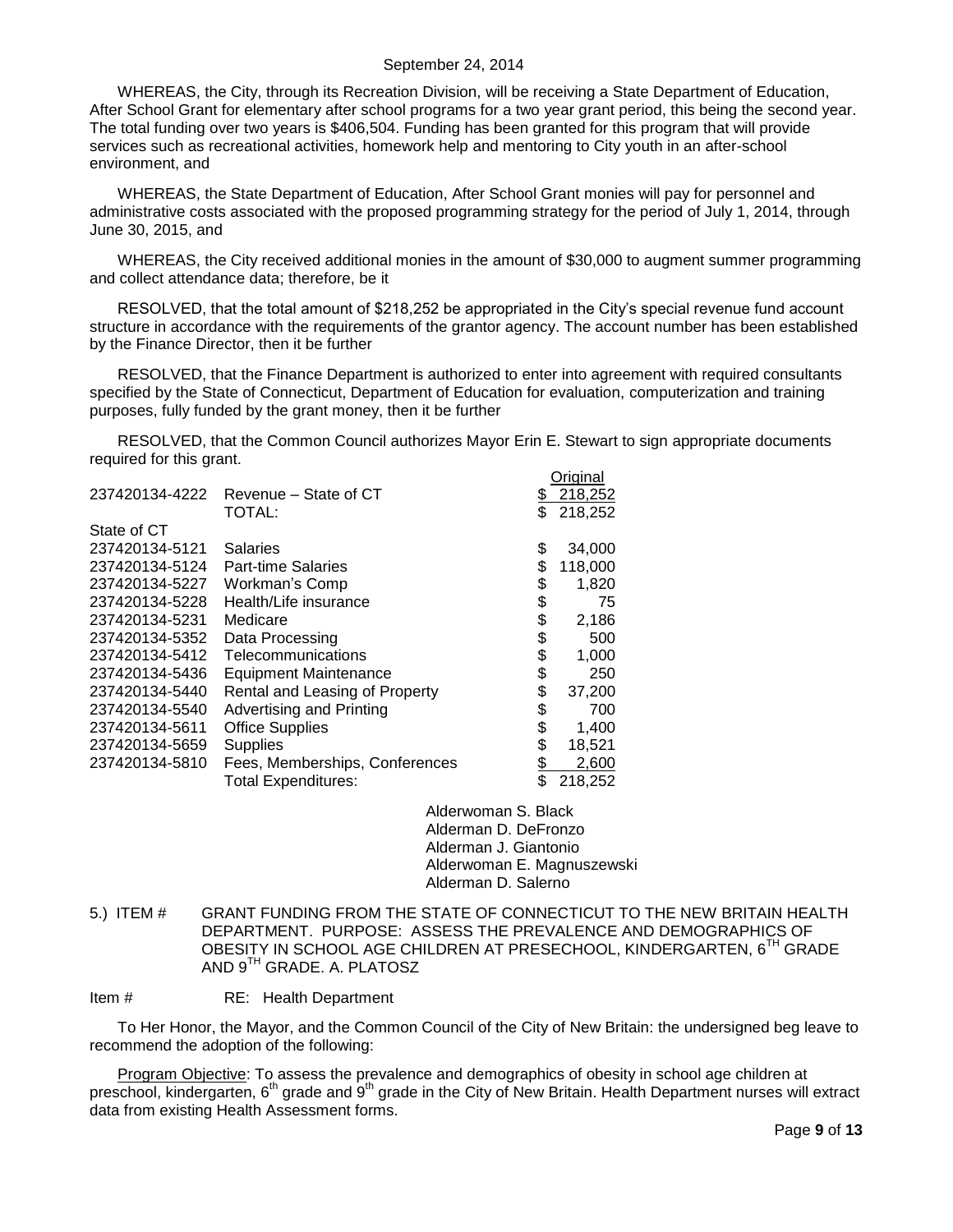Local Program Operation Department: Health, under the supervision of the Director.

Resolution Purpose: To approve the receipt of grant funding from the State of Connecticut for the grant period of October 1, 2014 - June 30, 2015 for the New Britain Health Department.

WHEREAS; the State of Connecticut Department of Public Health has granted the City of New Britain an award in the amount of \$18,575.

WHEREAS; these funds are to be used by the New Britain Health Department to identify clients with healthassociated risk factors; NOW, THEREFORE BE IT

RESOLVED, that the Mayor, Erin Stewart, be authorized to sign any necessary and appropriate agreements in order to secure the use of such funds. BE IT FURTHER

RESOLVED, that the monies in the amount of \$18,575 be appropriated within a special revenue fund as follows:

REVENUE:

| 11 L V L I V U L .        |                              |            |
|---------------------------|------------------------------|------------|
| 234522144-4222            | Revenue - St of CT           | \$18,575   |
|                           |                              |            |
| EXPENDITURES:             |                              |            |
| 234522144-5124            | <b>Part Time Salaries</b>    | \$7,875    |
| 234522144-5231            | Medicare                     | \$.<br>114 |
| 234522144-5611            | <b>Office Supplies</b>       | \$.<br>586 |
| 234522144-5331            | <b>Professional Services</b> | \$10,000   |
| <b>Total Expenditures</b> |                              | \$18,575   |
|                           |                              |            |

Alderman Adam Platosz

<span id="page-9-0"></span>6.) ITEM # AMERICAN SAVINGS FOUNDATION GRANT – YEAR 9. PURPOSE: RECEIVE GRANT MONIES TO ORGANIZE AND RUN AFTER SCHOOL PROGRAMS. S. BLACK, D. DEFRONZO, J. GIANTONIO, E. MAGNUSZEWSKI, D. SALERNO

Item # RE: American Savings Foundation Grant- Year 9

To Her Honor, the Mayor, and the Common Council of the City of New Britain: the undersigned beg leave to recommend the adoption of the following:

Resolution Summary: PURPOSE: Authorize the Mayor to execute all documentation between the American Savings Foundation and the City of New Britain to receive grant monies to organize and run after school programs at Pulaski and Slade Middle School. Students in grades six through eight are targeted to attend the after school program each day from 2:45 pm to 5:45 pm. The three major components of the after school program are academic enrichment, dropout prevention and pregnancy prevention.

WHEREAS, the Recreation and Community Services Department is always seeking new and alternative funding to run programs and improve facilities, and

WHEREAS, the American Savings Foundation has committed to expanding and improving middle school after school programs in the City of New Britain, and

WHEREAS, the American Savings Foundation awarded the Recreation and Community Services Department a \$125,000.00 grant for the 2014-2015 school year to supervise middle school youth in after school programs, and

WHEREAS, the American Savings Foundation monies will pay for personnel and administrative costs associated with the proposed programming strategy for the period of September 1, 2014 through June 30, 2015; therefore, be it

RESOLVED, that the amount of \$125,000 be appropriated in the City's special revenue fund account structure in accordance with the requirements of the grantor agency. The Recreation and Community Services Department is respectfully requesting that the Finance Department set up expenditures and revenue accounts, then it be further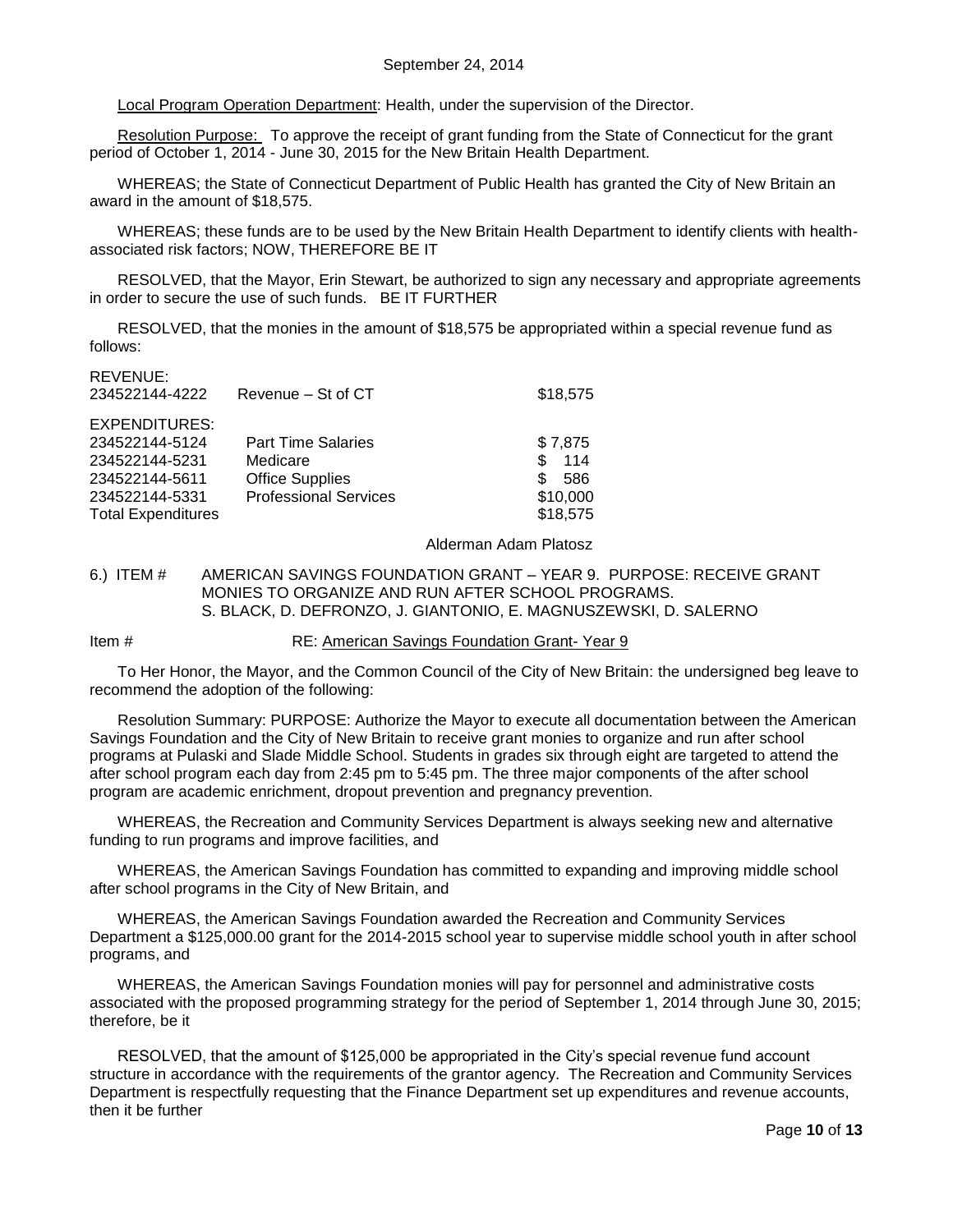RESOLVED, that the Recreation and Community Services Department is authorized to enter into agreement with required consultants specified by the American Savings Foundation for evaluation, computerization and training purposes, fully funded by the grant money, NOW, THEREFORE BE IT

RESOLVED, that the Common Council authorizes Mayor Erin Stewart to sign appropriate documents required for this grant.

225420133-4232 Revenue – American Savings Foundation Grants and Contributions \$125,000

|                |                                 | <b>Total Revenue</b>      | \$125,000     |
|----------------|---------------------------------|---------------------------|---------------|
| 225420133-5124 | <b>Part-time Salaries</b>       |                           | 61,960<br>\$. |
| 225420133-5180 | Fees, memberships & conferences |                           | \$<br>1,600   |
| 225420133-5231 | Medicare                        |                           | \$<br>1,850   |
| 225420133-5352 | Data Processing                 |                           | S<br>2,000    |
| 225420133-5412 | Telecommunications              |                           | 2,000<br>S    |
| 225420133-5440 | Rental and Leasing of Property  |                           | 38,590<br>S.  |
| 225420133-5540 | Advertising and Printing        |                           | \$.<br>2.000  |
| 225420133-5659 | <b>Supplies</b>                 |                           | 15,000<br>\$. |
|                |                                 | <b>Total Expenditures</b> | \$125,000     |

Alderwoman Shirley Black Alderman David DeFronzo Alderman Jamie Giantonio Alderwoman Eva Magnuszewski Alderman Daniel Salerno

<span id="page-10-0"></span>7.) ITEM # BUDGET AMENDMENT. PURPOSE: COSTCO TO PAY THE CITY OF NEW BRITAIN FOR COST TO REPLACE SOD FOR NEW GOLF HOLES AND LOSS OF REVENUE AT STANLEY GOLF COURSE. S. BLACK, D. DEFRONZO, J. GIANTONIO, E. MAGNUSZEWSKI, D. SALERNO

Item # RE: Budget Amendment Stanley Golf Course

To Her Honor, the Mayor, and the Common Council of the City of New Britain: the undersigned beg leave to recommend the adoption of the following:

Whereas, under the terms of the Final Agreement between Costco and the City of New Britain, in addition to the sale price, Costco was required to pay the City the amount of \$500,000, and

Whereas, these funds are to be allocated as follows:

\$300,000 for sodding the new Red Nine at Stanley Golf Course, and \$200,000 to offset any potential loss of revenue to the City, and

Therefore be it RESOLVED, that the following budget amendment be made to properly reflect the receipt of these funds from Costco as well as to reflect the offsetting expenditures as referenced above.

| <b>Stanley Golf Course - SRF</b> |                                   | Increase: |
|----------------------------------|-----------------------------------|-----------|
| 2014420101-4561                  | Miscellaneous Revenue             | \$500,000 |
|                                  |                                   |           |
| 2014420101-5746                  | Miscellaneous Capital<br>Projects | \$500,000 |

Alderwoman Shirley Black Alderman David DeFronzo Alderman Jamie Giantonio Alderwoman Eva Magnuszewski Alderman Daniel Salerno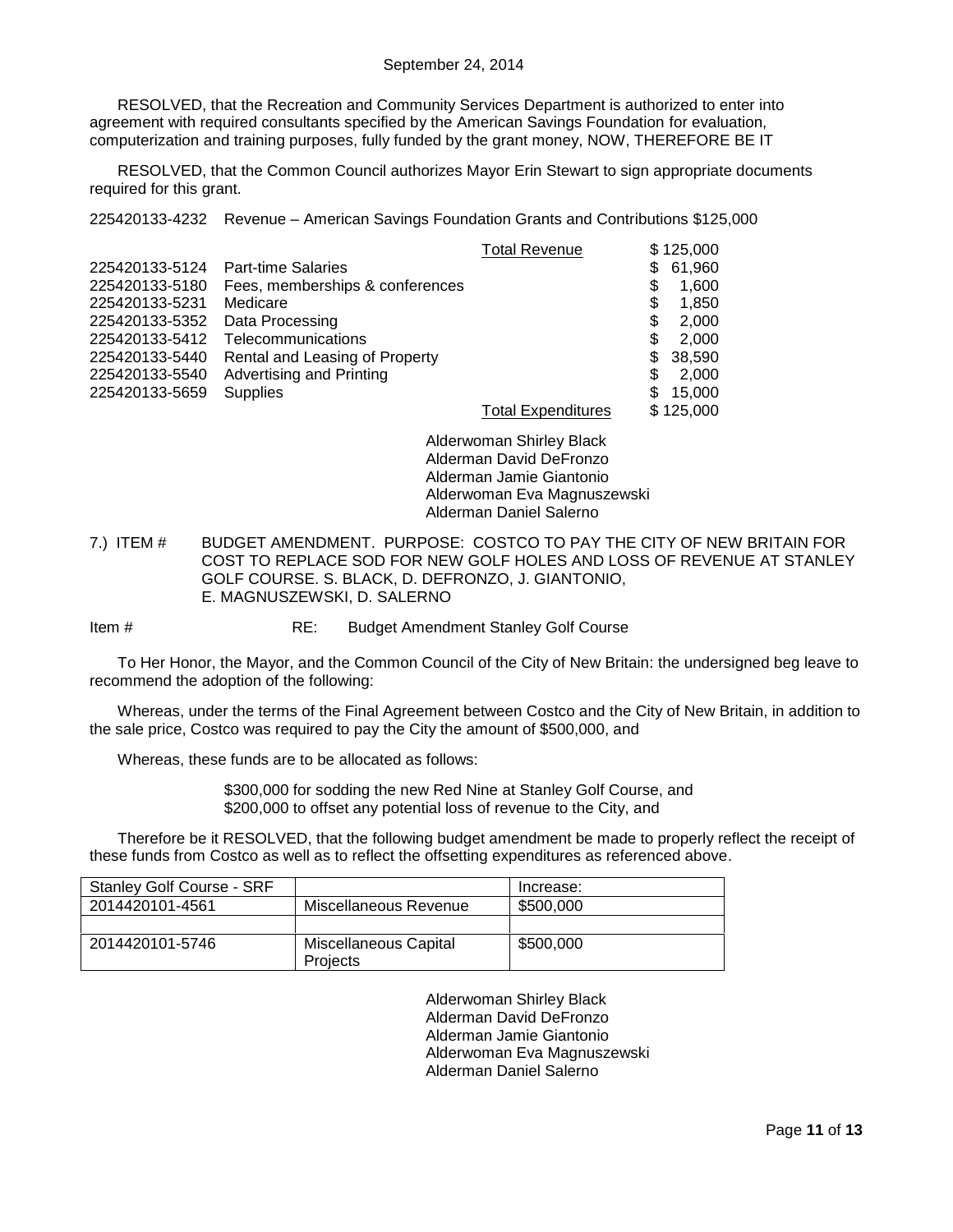#### September 24, 2014

#### <span id="page-11-0"></span>8.) ITEM # FISCAL YEAR 2013-2014 BUDGET TRANSFER – GENERAL FUND. W. PABON

#### Item # RE: FISCAL YEAR 2013-2014 BUDGET TRANSFER – GENERAL FUND

To Her Honor, the Mayor, and the Common Council of the City of New Britain: the undersigned beg leave to recommend the adoption of the following:

Whereas, revenue, expenditure, encumbrance and accrual activities for fiscal year 2013-2014 have concluded,

Whereas, the fiscal year 2013-2014 General Fund results from operations (unaudited) are in a deficit position as summarized below:

|                                     | <b>Budget</b> | Actual        | Variance       |
|-------------------------------------|---------------|---------------|----------------|
| Revenue                             | \$237,549,121 | \$224,741,298 | \$(12,807,823) |
| Expenditures                        | \$237,549,121 | \$232,260,313 | 5,288,808      |
| <b>FY14 Deficit from Operations</b> |               |               | \$(7,519,015)  |
| (unaudited))                        |               |               |                |

Whereas, the following schedule depicts the General Fund operating results (audited) for the previous six (6) years:

| FY 2013: | S  | 395,000         |
|----------|----|-----------------|
| FY 2012: | \$ | 153.000         |
| FY 2011: | \$ | 3.011,000       |
| FY 2010: | \$ | (988,000)       |
| FY 2009: |    | $$$ (3,125,000) |
| FY 2008: |    | \$2,283,000     |

Whereas, revenues realized for: conveyance tax, landlord license fees, capital project reimbursement, sanitation, parking, Medicaid reimbursement, sale of property, police call hot spot and Educational Cost Sharing were lower than anticipated;

Whereas, to partially offset the lower than anticipated revenue collections, expenditures for: employee pension, unemployment compensation, debt service and personnel costs were also lower than anticipated,

Whereas, the FY14 operating deficit will be absorbed by the cumulative fund balance (\$12,595,000 as of June 30, 2013) leaving a reduced (unaudited) cumulative fund balance of \$5,075,985,

Whereas, to more accurately reflect fiscal year 2013-2014 operating results, a budget transfer is proposed to adjust both revenue and expenditure budgets to more accurately reflect actual funds received / disbursed; therefore, be it

Resolved, that the line item transfers within the General Fund, as outlined in the attachment, for the fiscal year ending June 30, 2014 be made and put on file in the Town Clerk's Office.

> Alderman Wilfredo Pabon Common Council Minority Leader

<span id="page-11-1"></span>9.) ITEM # CONCESSION AGREEMENT. PURPOSE: CITY OF NEW BRITAIN TO ENTER INTO AN AGREEMENT WITH GO APE LLC FOR THE OPERATION OF A HIGH ROPES AERIAL ADVENTURE COURSE AT AW STANLEY PARK.

Item # RE: Enter into Agreement with Go Ape LLC.

To Her Honor, the Mayor, and the Common Council of the City of New Britain: the undersigned beg leave to recommend the adoption of the following:

Resolution Purpose: To enter into an agreement with Go Ape LLC who will run a high ropes aerial adventure course in AW Stanley Park for a period beginning October 1, 2014 and ending September 30, 2024. Go Ape agrees to pay the City of New Britain a minimum of \$20,000.00/yr. with this payment potentially